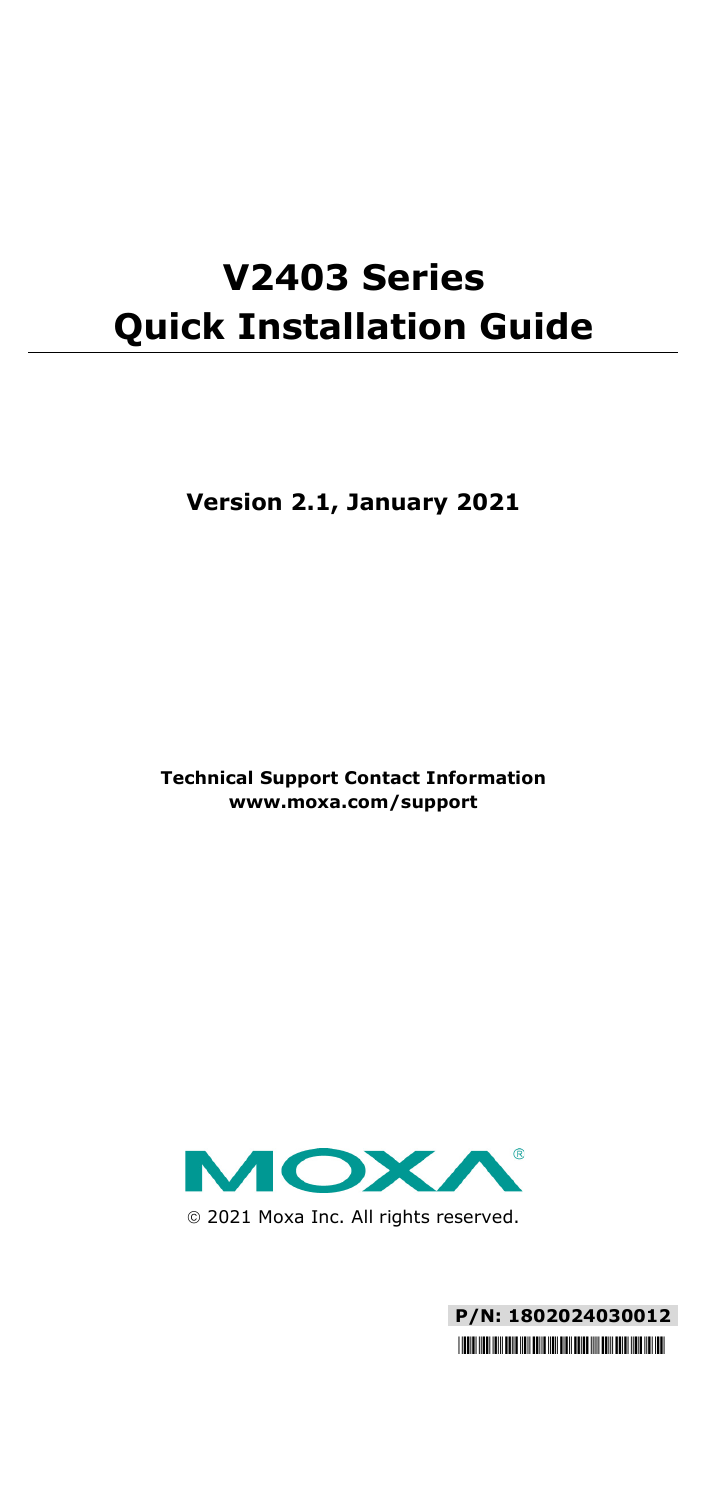# **Overview**

The Moxa V2403 series fanless x86 embedded computer is based on the Intel® 3rd gen Core-i™ series processor, features the most reliable I/O design to maximize connectivity, and supports dual wireless modules, making it suitable for a diverse range of communication applications. The computer's thermal design ensures reliable system operation in temperatures ranging from -40 to 70°C with a special purpose Moxa wireless module installed. The V2403 series supports "Moxa Hardware Monitoring" for device I/O status monitoring and alerts, system temperature monitoring and alerts, and system power management. Closely monitoring system status makes it easier to recover from errors and provides the most reliable platform for your applications.

# **Package Checklist**

Before installing the V2403, verify that the package contains the following items:

- V2403 embedded computer
- Terminal block to power jack converter
- Wall mounting kit
- Quick installation guide (printed)
- Warranty card

**NOTE: Please notify your sales representative if any of the above items are missing or damaged.**

# **V2403 Panel Layout**

The following figures show the panel layouts of the V2403.

#### **Front View**

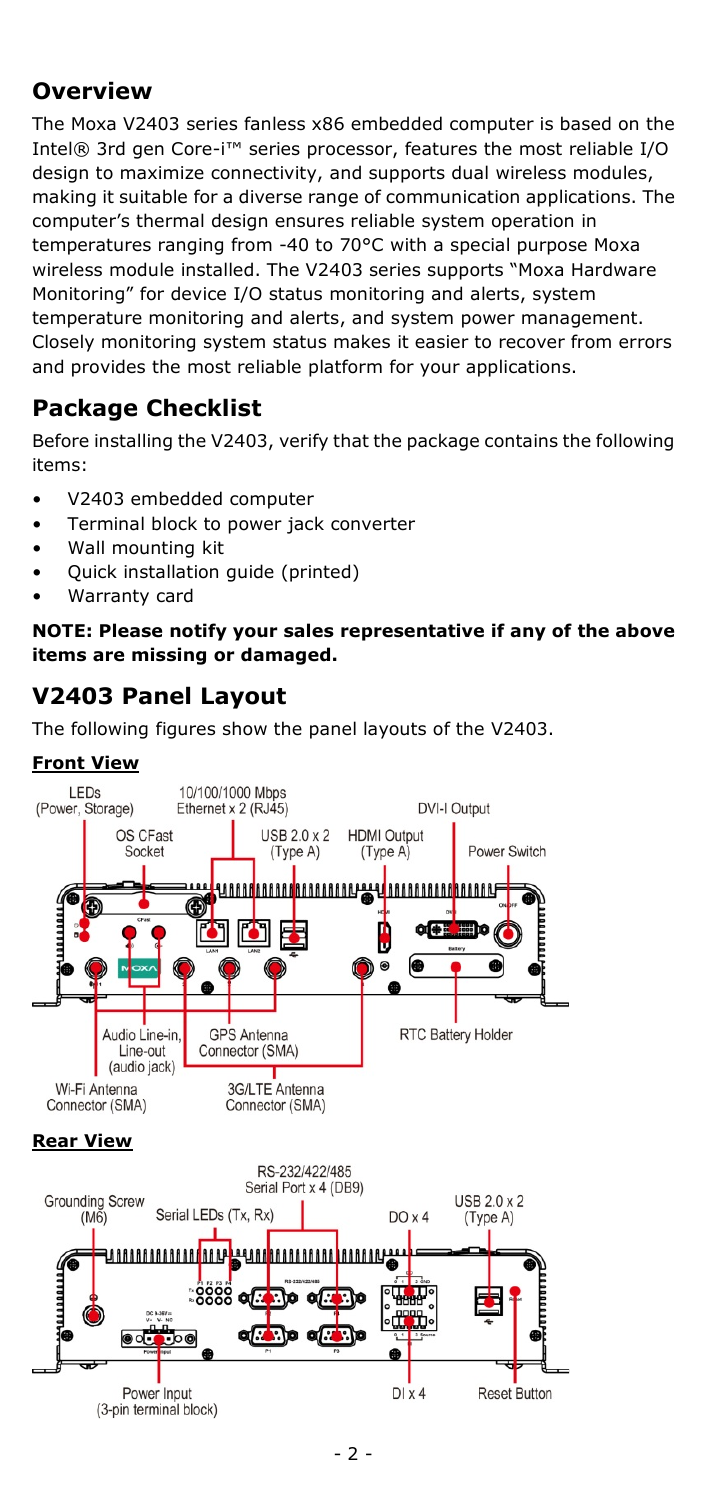### **LED Indicators**

The following table describes the LED indicators located on the front panel of the V2403.

| <b>LED Name</b>         | <b>LED Color</b> | <b>LED Function</b>                         |  |
|-------------------------|------------------|---------------------------------------------|--|
| Power                   | Green            | Power is on and functioning normally.       |  |
|                         | Off              | Power is off or power error exists.         |  |
| Storage                 | Yellow           | CFast card/HDD/SSD is transmitting data     |  |
|                         | Off              | CFast card/HDD/SSD is not transmitting data |  |
| LAN $(1 \text{ or } 2)$ | Green            | 100 Mbps Ethernet mode                      |  |
|                         | Yellow           | 1000 Mbps Ethernet mode                     |  |
|                         | Off              | 10 Mbps or no activity                      |  |
| TX (P1-P4)              | Green            | Serial ports P1-P4 transmitting data        |  |
|                         | Off              | Serial ports P1-P4 not transmitting data    |  |
| RX (P1-P4)              | Yellow           | Serial ports P1-P4 receiving data           |  |
|                         | Off              | Serial ports P1-P4 not receiving data       |  |

**NOTE** The mini-PCIe card's LED behavior depends on the module.

## **Installing the Mini-PCIe Modules and USIM Cards**



# **ATTENTION**

Select "-W" models (e.g., V2403-C2-W-T) when placing V2403 orders for wireless applications. Moxa will add 3 mini-PCIe sockets during production. Note that the internal storage kit cannot be used with "-W" models. To expand the storage of "-W" models, use an mSATA card.

The V2403 features 3 mini-PCIe sockets on the bottom panel.

- **Socket 1:** USB + PCIe signal, for Wi-Fi mini-PCIe card
- **Socket 2:** USB signal, for 3G/LTE mini-PCIe card (Sierra Wireless MC7304, MC7354, MC9090)
- **Socket 3: SATA signal (for mSATA)**

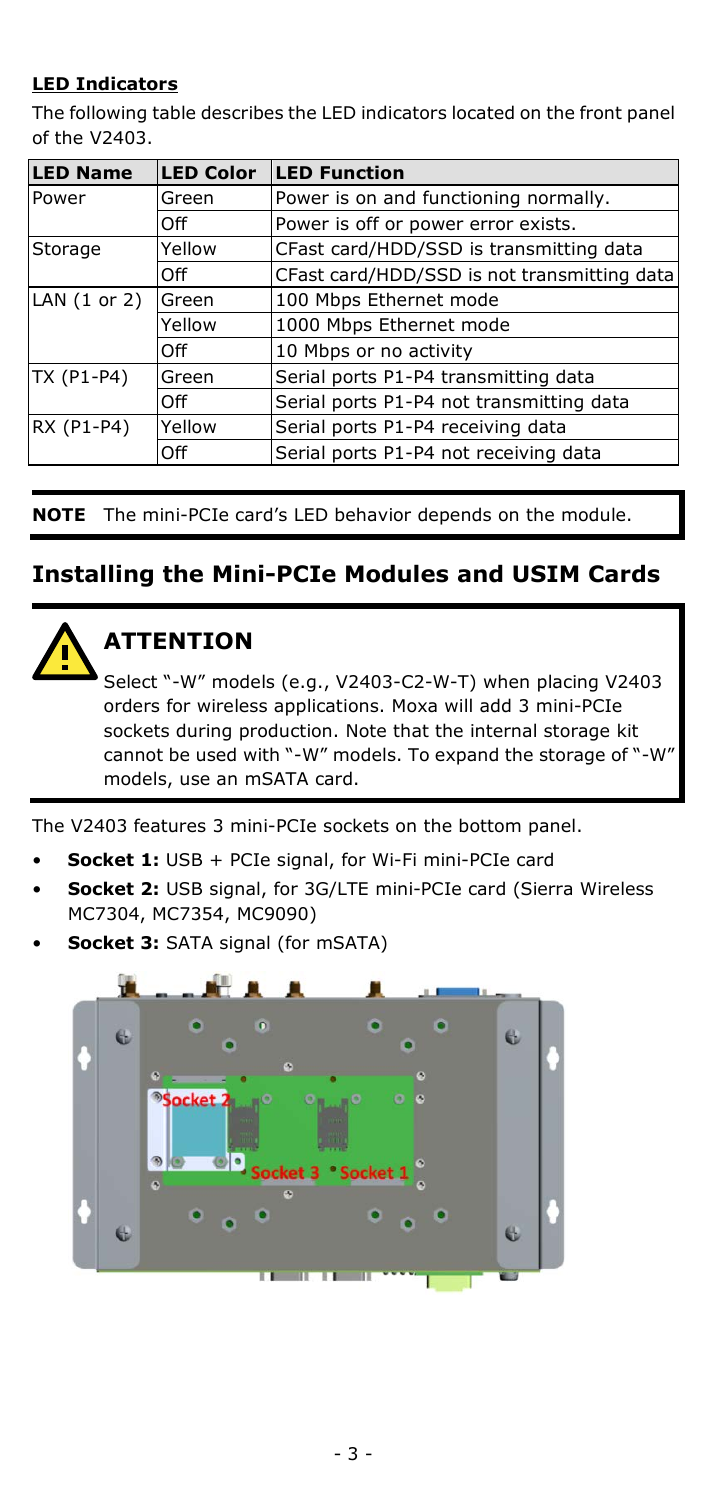### **Installing a mini-PCIe Card in Socket 1 and Socket 3**

**STEP 1:** Loosen the 6 screws in the middle of the bottom cover and then open the bottom cover.



**Screws** 

**STEP 2:** Obliquely insert the mini-PCIe module card.

**STEP 3:** Push down the mini-PCIe module card and fasten it with the 2 black screws from the module card package you purchased from Moxa.

**STEP 4:** If you installed a wireless mini-PCIe card, connect the antenna cables with wireless module card.

No.1 & No.3: Wi-Fi mini-PCIe card.

**STEP 5:** Replace the bottom cover.

#### **Installing a mini-PCIe Card in Socket 2**

**STEP 1:** Loosen the 6 screws in the middle of the bottom cover and open the bottom cover.





**STEP 3:** Obliquely insert the mini-PCIe module card in socket 2, and fasten it with the 2 black screws from the wireless package.



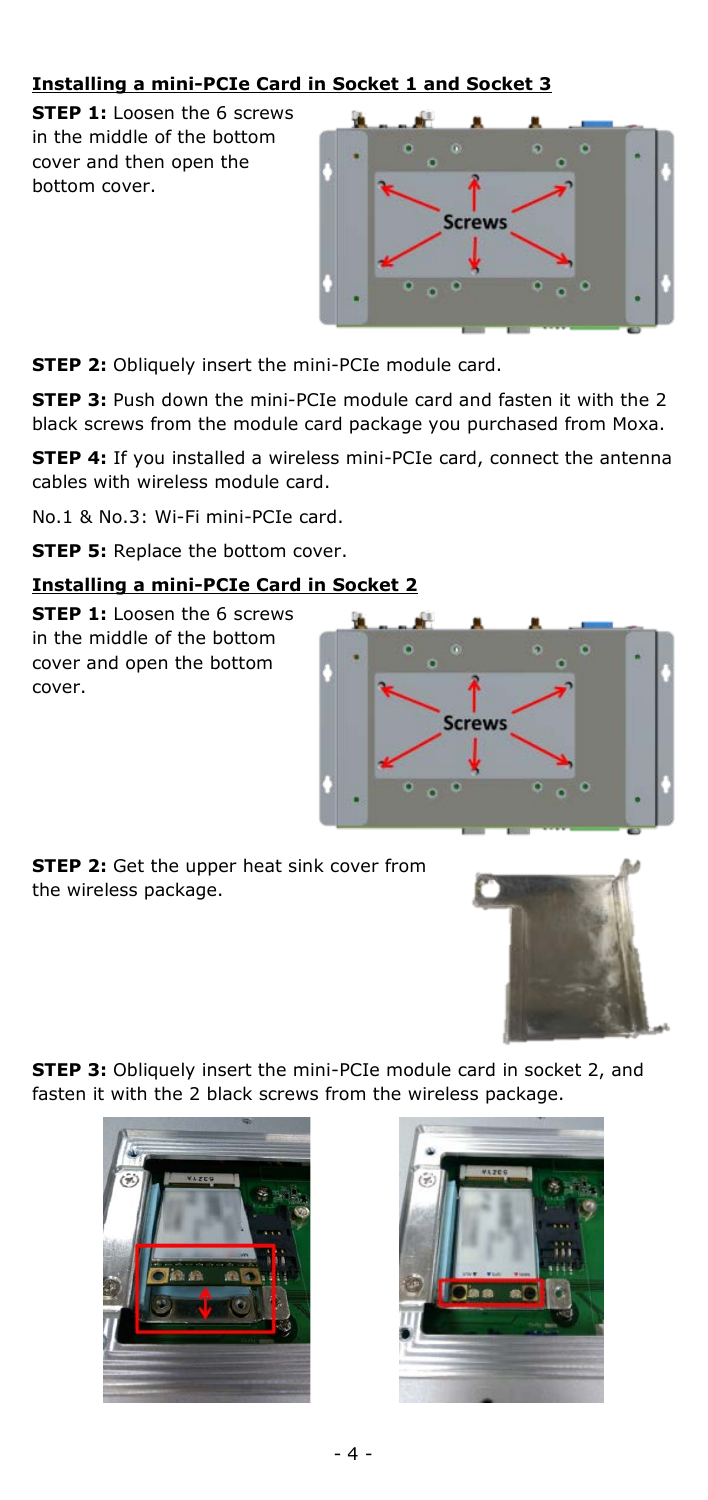**STEP 4:** Connect the antenna cables to the wireless module card:

No. 2 & No. 4: 3G/LTE mini-PCIe card No. 5: GPS



**STEP 5:** Use the fillister to obliquely buckle the heat sink that was already installed inside the V2403 computer, as shown below:



**STEP 6:** Slightly push down the upper heat sink cover and use the silver screw from the wireless package to fasten the upper heat sink cover (outlined in red below).





**STEP 7: Replace the bottom cover.** 

### **Installing the USIM card**

The V2403 has 2 USIM slots for 3G/LTE wireless Internet connections. Instructions for installing a USIM card are shown below:

Pull up the USIM card slot and insert the USIM card. When finished, replace the holder and slide the slot towards the catch to fasten the holder.





 $\rightarrow$ 

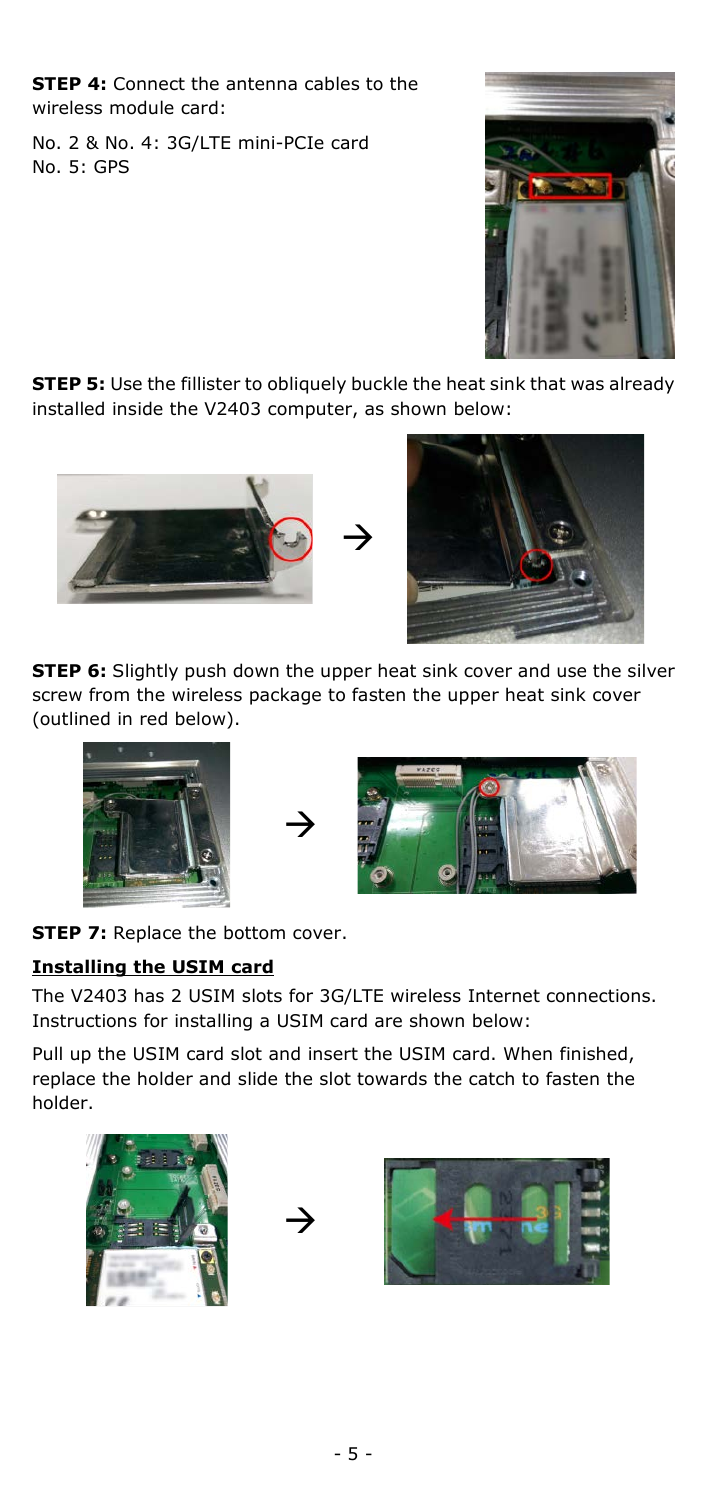**NOTE** You may also purchase 3G, 4G, and Wi-Fi external antennas from from Moxa. Please contact Moxa sales representative for your demand.

# **Installing the V2403**

### **DIN-Rail Mounting**

The V2403 can be installed on a DIN-rail with the optional DIN-rail kit. The DIN-rail kit must be purchased separately. The DIN-rail kit includes two DIN-rail brackets and eight screws.



To attach the DIN-rail kit, complete the following steps:

- 1. Turn the V2403 over so the bottom is facing up.
- 2. Locate the screw holes on the bottom of the V2403.



- 3. Place the brackets on the bottom of the V2403 and align the screw holes on the brackets with the screw holes on the V2403.
- 4. Insert and tighten the screws into the screw holes.
- **NOTE** Use all eight screws to ensure that the V2403 is safely and securely installed on the DIN rail.



5. When the brackets are firmly attached with the screws, you can install the V2403 onto a DIN-rail.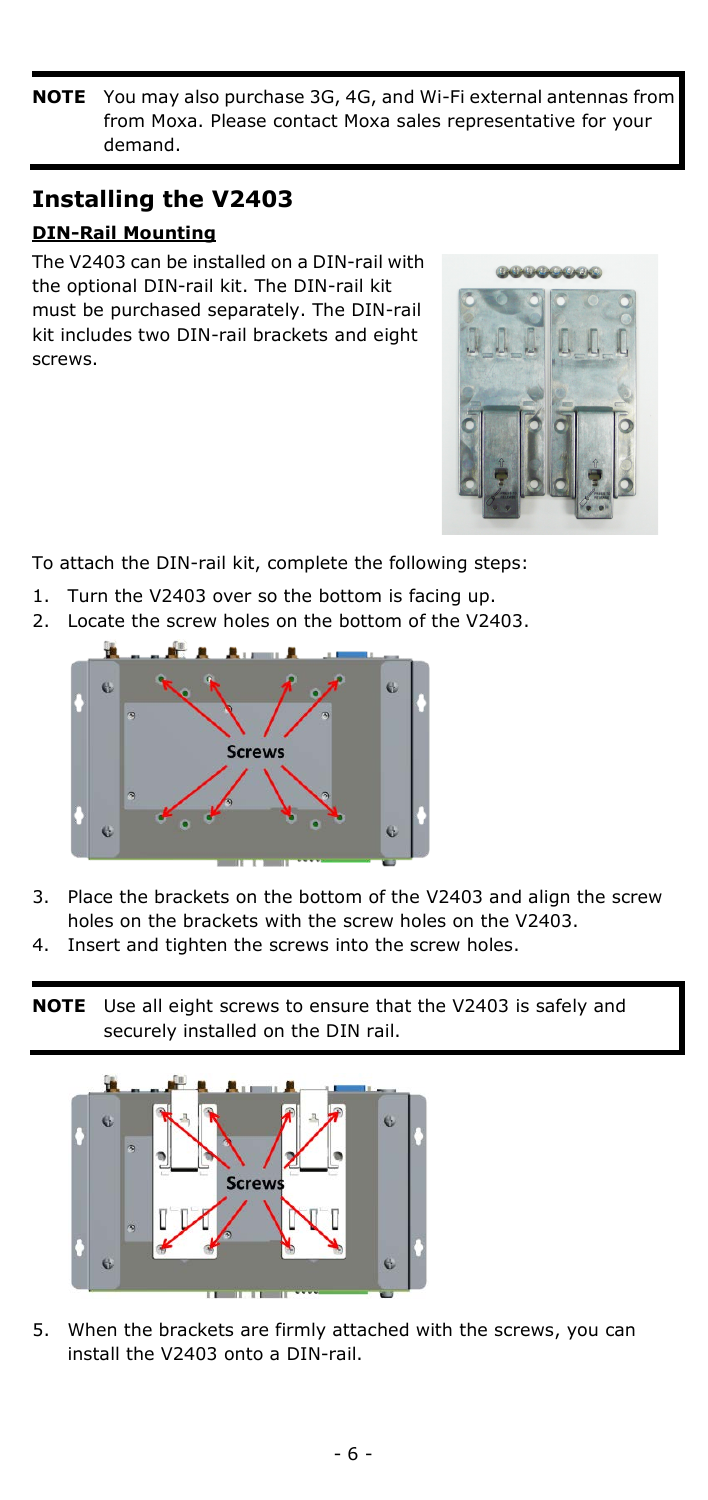To remove the V2403 from the DIN-rail, first use a screwdriver to pull down the DIN-rail connector to unlock it.



To re-install the V2403 on the DIN-rail, use a screwdriver to press the buckle so that it can be released. At this point, it can be re-installed on the DIN-rail.



### **Wall or Cabinet Mounting**

The V2403 comes with two metal brackets for attaching it to a wall or the inside of a cabinet.

**Step 1:** Use two screws for each bracket and attach the bracket to the rear of the V2403.



**Step 2:** Use four screws per side to attach the V2403 to a wall or cabinet.

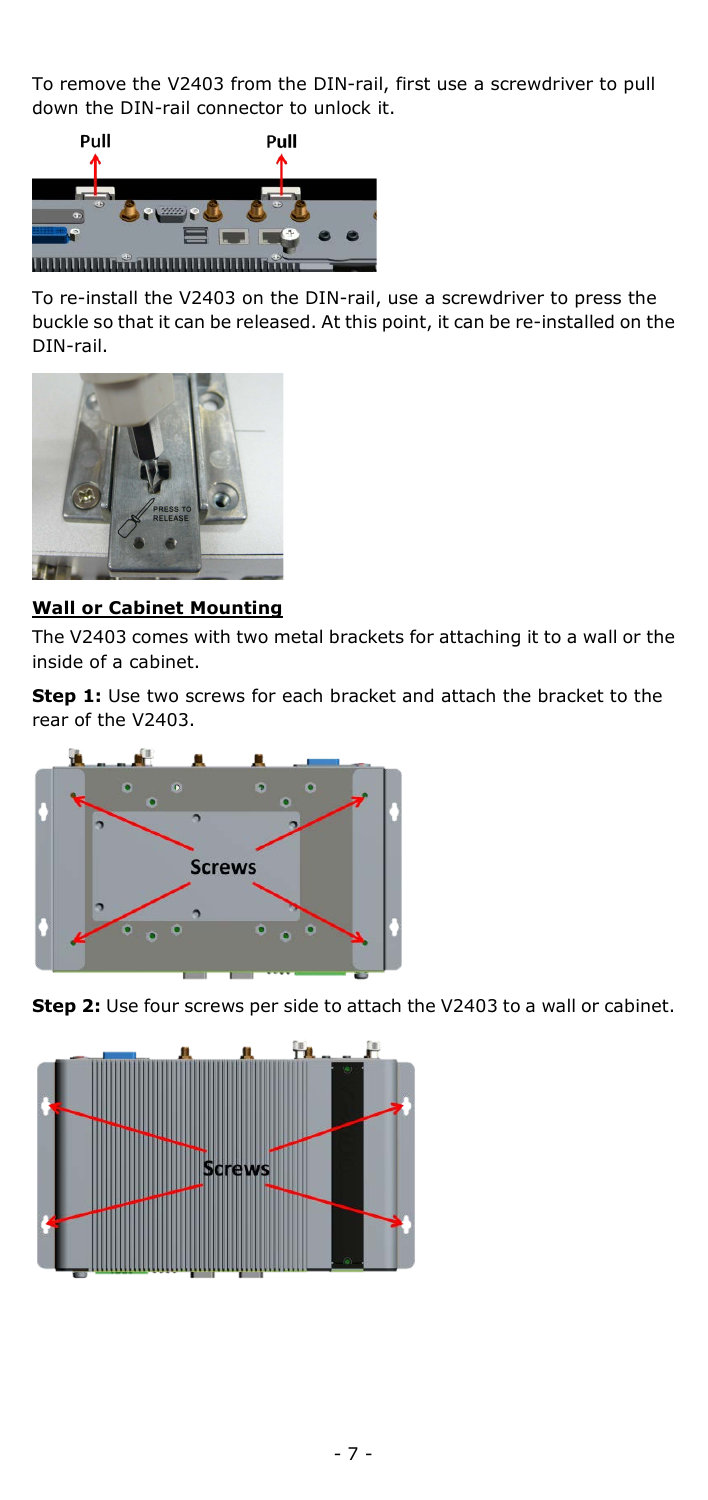# **Connector Description**

### **Power Connector**

Connect the 9 to 36 VDC LPS or Class 2 power line to the V2403's terminal block. If the power is supplied properly, the Power LED will light up. The OS is ready when the Ready LED glows a solid green.

#### **Grounding the V2403**

Grounding and wire routing help limit the effects of noise due to electromagnetic interference (EMI). Run the ground connection from the grounding screw (M4) to the grounding surface prior to connecting the power.





# **ATTENTION**

This product is intended to be mounted to a well-grounded mounting surface, such as a metal panel.

#### **DVI-I Outputs**

The V2403 comes with 1 DVI-I female connector for the DVI display. This output interface is located on the front panel of the product. Be sure to use the correct cable to connect the computer to the display.

#### **HDMI Outputs**

The V2403 comes with a type A HDMI female connector and a DVI-I female connector on the front panel to connect an HDMI or DVI-I supported monitor.

The screw hole above the HDMI connector is used to attach a customized lock to the HDMI connector; a custom lock is needed since the shape of different HDMI connectors are not the same. Please contact a Moxa sales representative for details.

The lock appears as shown below:



The lock should appear as shown here after it is attached to the V2403:

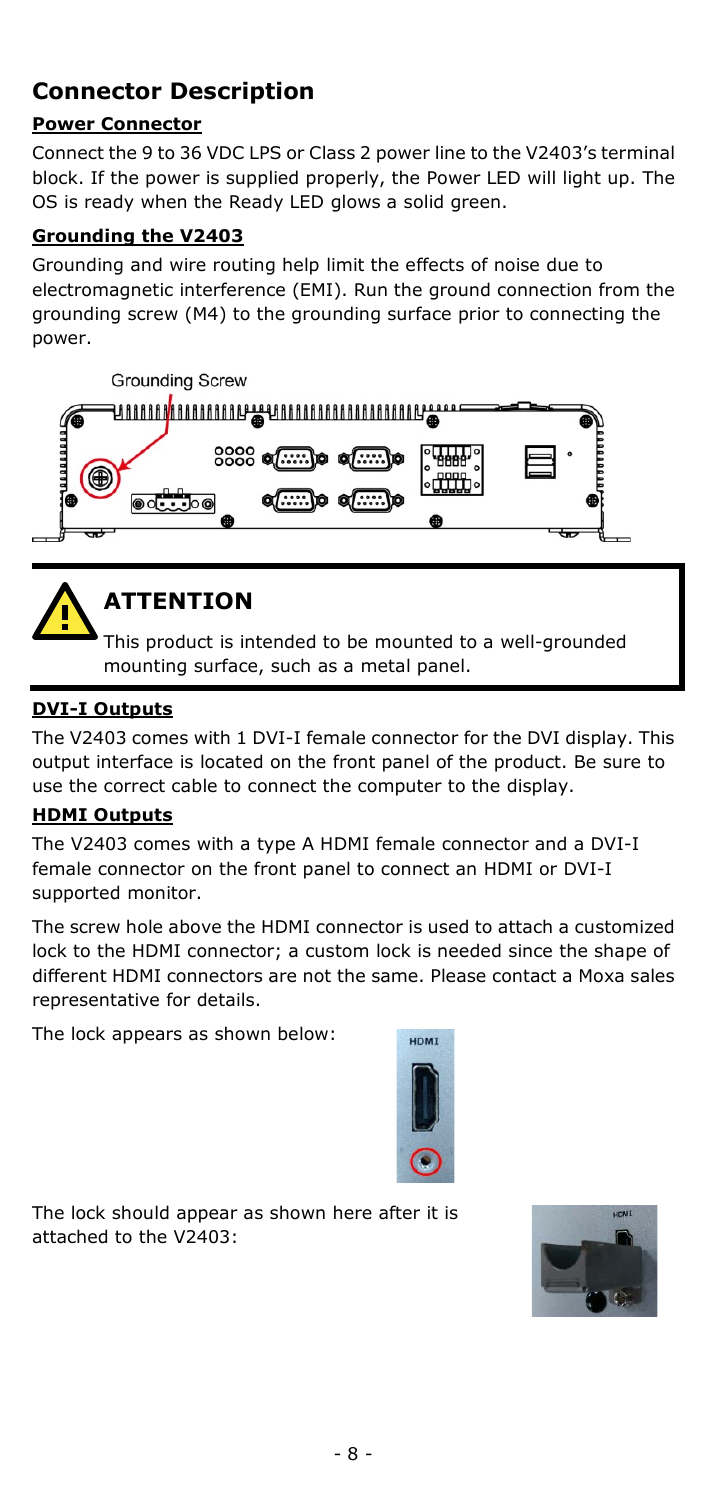#### **Ethernet Ports**

The 10/100/1000 Mbps Ethernet ports use RJ45 connectors.

| Pin            | 10/100 Mbps | <b>1000 Mbps</b> |
|----------------|-------------|------------------|
|                | $ETx+$      | $TRD(0) +$       |
| $\overline{2}$ | ETx-        | $TRD(0)$ -       |
| 3              | $ERx+$      | $TRD(1) +$       |
|                |             | $TRD(2) +$       |
| 5              |             | $TRD(2)-$        |
| 6              | ERx-        | $TRD(1)$ -       |
|                |             | $TRD(3) +$       |
| ႙              |             | $TRD(3)$ -       |



#### **Serial Ports**

The serial ports use DB9 connectors. Each port can be configured by software for RS-232, RS-422, or RS-485. The pin assignments for the ports are shown in the following table:

| Pin | <b>RS-232</b> | <b>RS-422</b> | <b>RS-485</b> | <b>RS-485</b><br>$(4\text{-wire})$ (2-wire) |
|-----|---------------|---------------|---------------|---------------------------------------------|
|     | <b>DCD</b>    | $TxDA(-)$     | $TxDA(-)$     |                                             |
| 2   | <b>RxD</b>    | $TxDB(+)$     | $TxDB(+)$     |                                             |
| 3   | <b>TxD</b>    | $RxDB(+)$     | $RxDB(+)$     | $DataB(+)$                                  |
| 4   | <b>DTR</b>    | $RxDA(-)$     | $RxDA(-)$     | $DataA(-)$                                  |
| 5   | <b>GND</b>    | <b>GND</b>    | <b>GND</b>    | <b>GND</b>                                  |
| 6   | <b>DSR</b>    |               |               |                                             |
| 7   | <b>RTS</b>    |               |               |                                             |
| 8   | CTS           |               |               |                                             |



### **SATA Connector**

The V2403 has 1 SATA-I/II connector for 2.5" SSD/HDD storage expansion. To expand storage capacity, purchase an SSD/HDD and an internal storage kit\* through Moxa's CTO\*\* service.

- \*Must be purchased separately for installing an SSD/HDD. For details,
- check the optional accessories section of the V2403 datasheet.
- \*\*CTO = Configure to order

#### **mSATA Connector**

The V2403 has 1 mini-PCIe socket with SATA signal for storage expansion. Follow the "Installing the Wireless Modules" instructions.

#### **CFast Slot**

The V2403 has 2 CFast sockets. One slot is located on the front panel for OS storage and the other slot is located inside the V2403 for backup OS storage. Both slots support CFast Type-I/II with DMA mode.

To install an OS CFast card, remove the outer cover and insert the CFast card in the socket. When finished, push the cover into the socket and refasten the screws.

To install a CFast card for backup storage, purchase a CFast card through Moxa's CTO service. Refer to the V2406A datasheet for more information.

#### **USB Hosts**

The V2403 has 4 USB 2.0 Type A connectors. 2 USB ports are located on the front panel; the other 2 USB ports are located on the rear panel. The port supports keyboard and mouse, and can also be used to connect a FlashDisk for storing large amounts of data.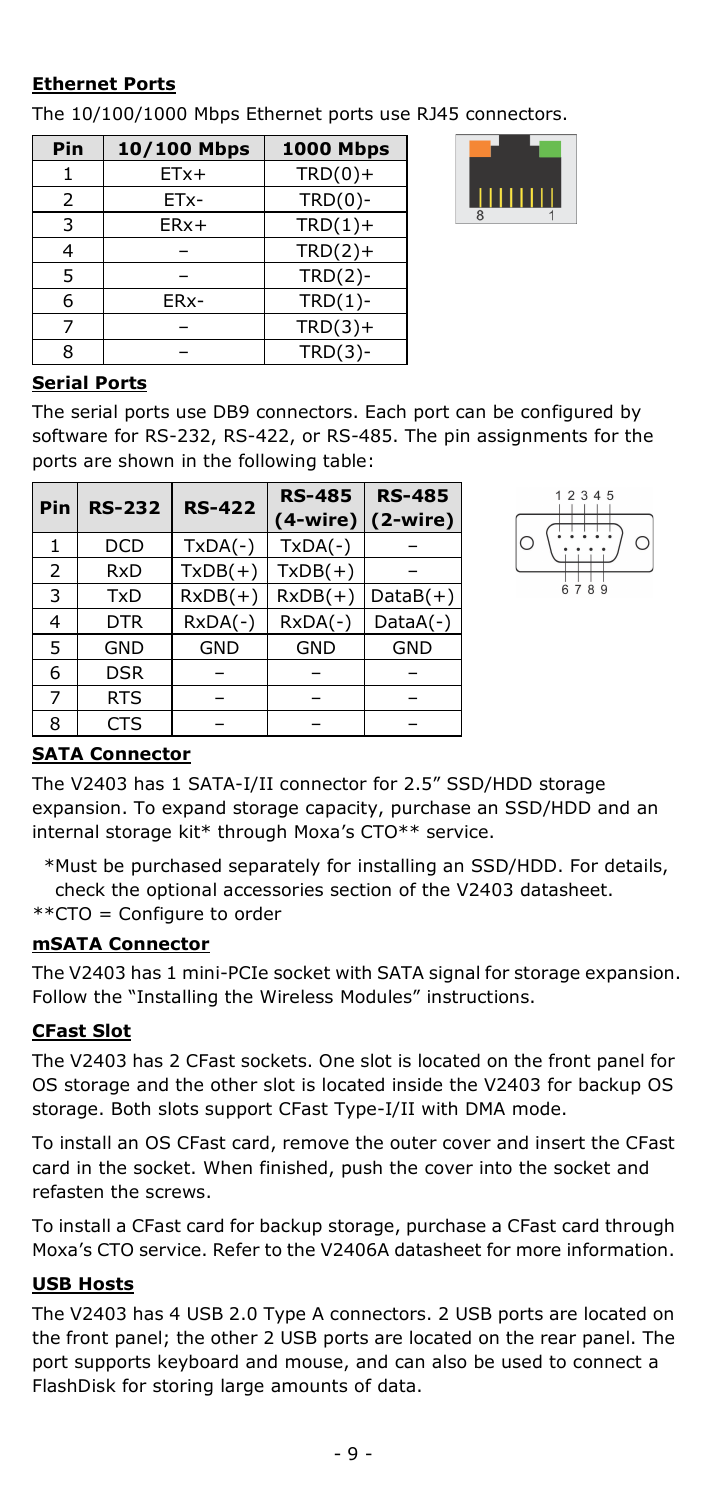### **Audio Interface**

The V2403 comes with a Line-in audio connector for audio input and a Line-out audio connector for audio output, allowing users to connect a speaker or earphones.

### **DI/DO**

The V2403 comes with 4 digital inputs and 4 digital outputs on a 2x5 terminal block.



#### **Reset Button**

Press the "Reset Button" on the rear panel of the computer to reboot the system automatically. Pushing the reset button will restart system immediately. Be aware that all unsaved data will be lost when pushing this button.

#### **Real-time Clock (RTC)**

The V2403's real-time clock is powered by a lithium battery. You can easily replace the battery yourself using an optional battery kit\*. However, please note that there is a risk of explosion if the battery is replaced by an incorrect type of battery. Refer to the V2403 Hardware User's Manual or contact a qualified Moxa support engineer if you have any questions about the RTC battery.

\*Moxa offers an "RTC battery kit" that you can use to easily replace the battery. For details, check the optional accessories section of the V2403 datasheet.



# **ATTENTION**

There is a risk of explosion if the battery is replaced by an incorrect type of battery.

### **Powering on the V2403**

To power on the V2403, connect the "terminal block to power jack converter" to the V2403's DC terminal block (located on the side panel), and then connect the 9 to 36 VDC power adapter. Press the Power Button to turn on the computer. Note that the Shielded Ground wire should be connected to the top pin of the terminal block. It takes about 30 seconds for the system to boot up. Once the system is ready, the Power LED will light up.